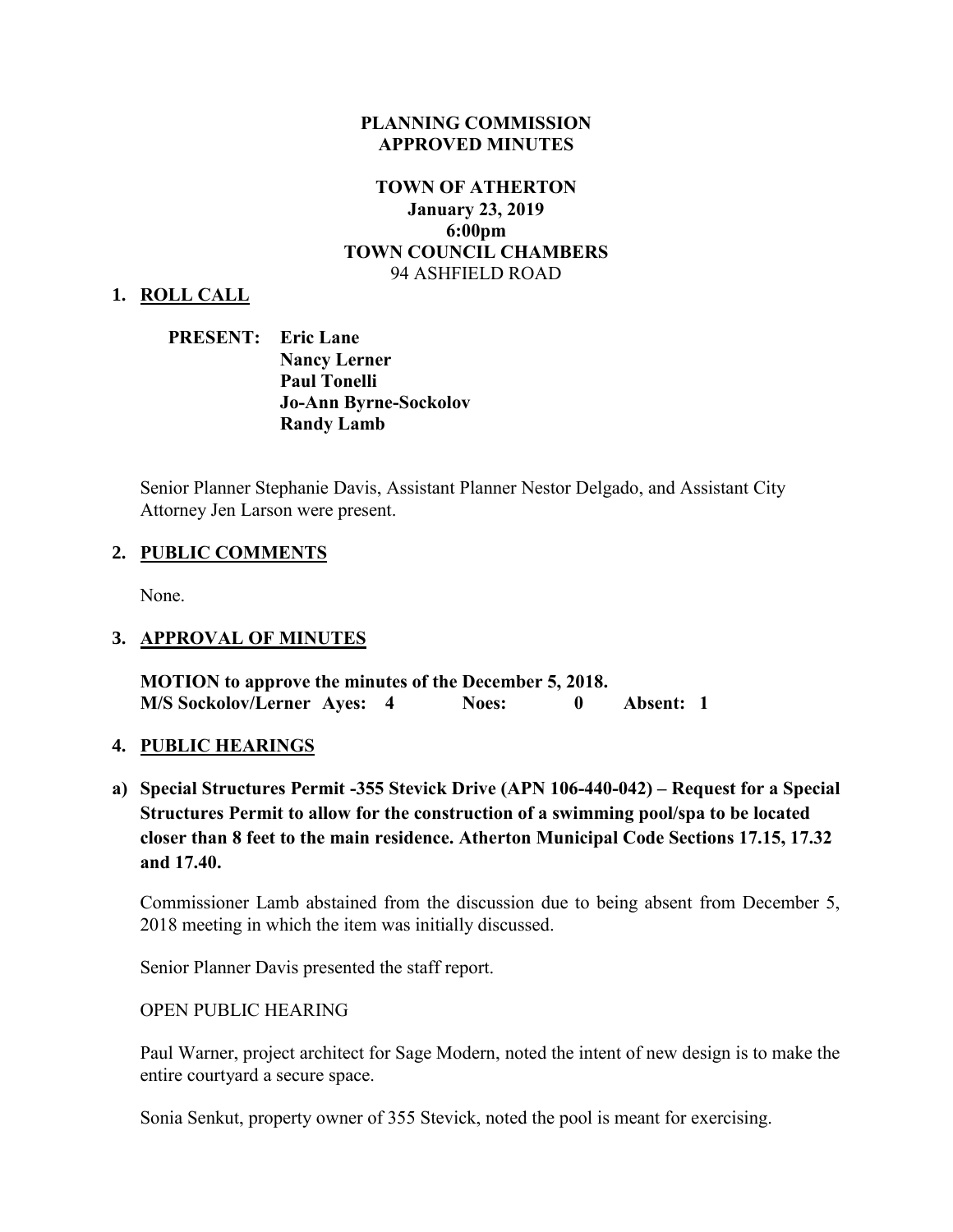# CLOSE PUBLIC HEARING

The Planning Commission discussed the safety of the pool and process for the submittal.

Assistant Town Attorney Larson mentioned the Commission can go back through the required findings.

Chair Lane asked regarding finding number 2.

Senior Planner Davis mentioned that the pool meets all other required setbacks other than the 8' to the main residence.

Commissioner Lerner asked if they could add a caveat referring to the safety of the pool.

Assistant Town Attorney Larson it would be difficult, as the submittal meets minimum building and safety codes.

Motion to approve the Special Structures Permit to allow for the construction of a swimming pool to be located closer than 8 feet to the main residence. **M/S Sockolov/Tonelli Ayes: 4 Noes: 0 Abstained: 1** 

# **b) Heritage Tree Removal Permit – 233 Park Avenue (APN 070-343-010) – Request for a Heritage Tree Removal Permit to allow for the removal of three (3) on-site Heritage Deodar Cedar Trees. Atherton Municipal Code Section 8.10.**

Senior Planner Davis presented the staff report.

Commissioner Tonelli asked why in the staff report it said the Planning Commission is looking at trees 10 through 12, while in the arborist report it mentions trees 9 through 12.

Town Arborist Sally Bentz mentioned tree number 9 was approved for removal at the staff level.

# OPEN PUBLIC HEARING

Laura Mae Sarusi, project architect with Pacific Peninsula Architecture, mentioned they were considering replacing the trees being requested to be removed with oak trees, but the homeowner is allergic to oak trees. She noted that homeowner sent letter informing neighbors of the application and one neighbor responded with support.

Commissioner Tonelli asked about the location of the proposed redwood trees in relation to the overhead utility lines.

Ms. Sarusi answered they are looking to underground all overhead lines on the lot. Commissioner Lerner mentioned redwood trees can disrupt lawns or foundations.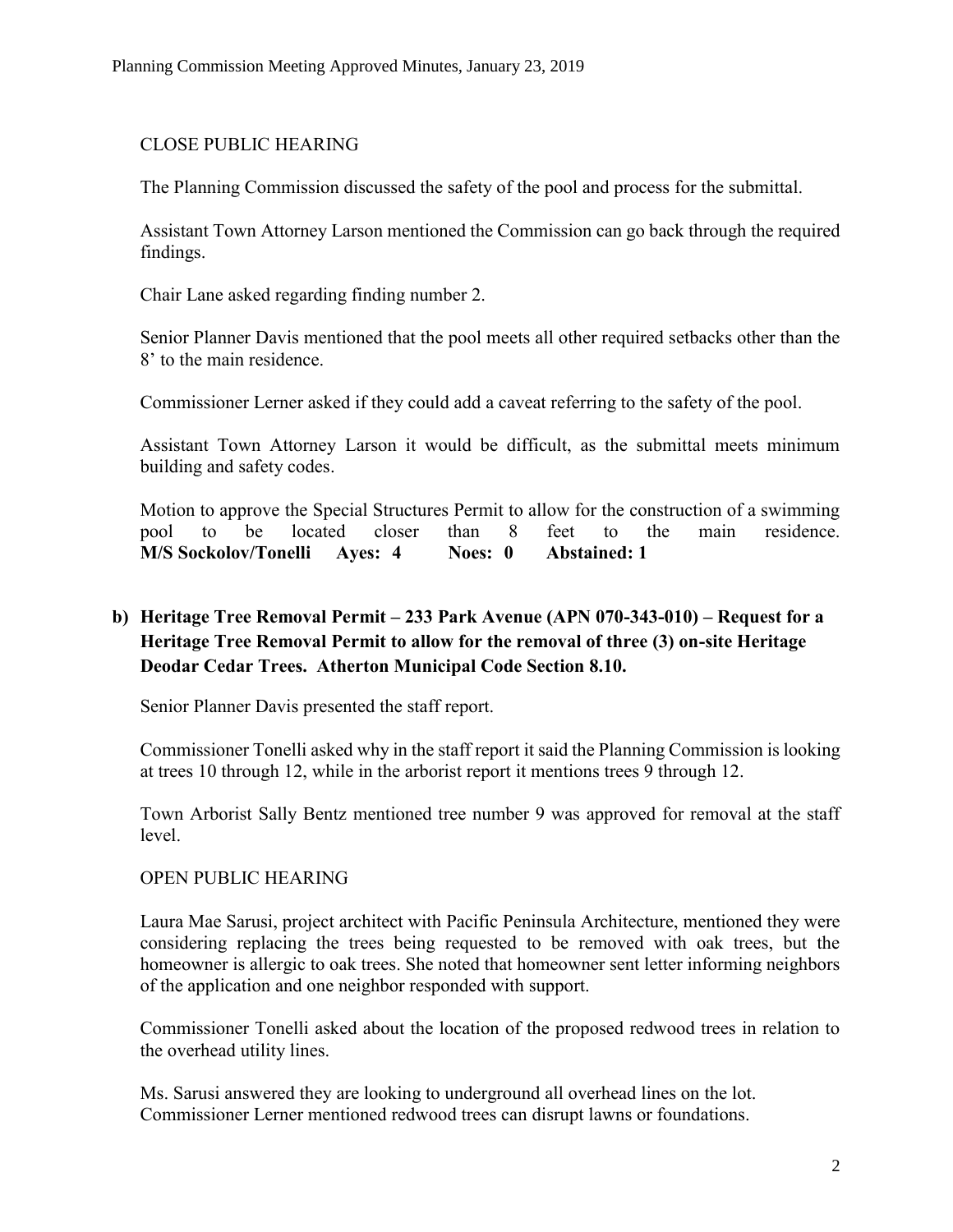Ms. Sarusi responded the trees would be planted away from any hardscape or major paving.

Commissioner Sockolov noted the already existing oak trees on the site.

Ms. Sarusi responded the proposed redwoods would serve to balance out already existing redwood trees on the other side of the property.

CLOSE PUBLIC HEARING

Motion to approve the Heritage Tree Removal Permit to allow for the removal of three heritage size Deodar Cedar Trees.

**M/S Lamb/Tonelli Ayes: 5 Noes: 0 Absent: 0** 

**c) Special Structures Permit -331 Stevick Drive (APN 070-031-230) – Request for a Special Structures Permit allow a tennis court to extend 17 feet into the required 30 foot rear yard setback for accessory buildings and structures. Atherton Municipal Code Sections 17.15, 17.32 and 17.40.** 

Senior Planner Davis presented the staff report.

Commissioner Sockolov asked about the extent of undergrounding overhead lines.

Senior Planner Davis responded that as part of a future building permit, a new main residence is required to underground all overhead utility lines.

Commissioner Lamb asked if landscape screening would be part of the Commission's motion.

Senior Planner Davis responded it would not.

## OPEN PUBLIC HEARING

Betty Ho, homeowner of 355 Stevick, mentioned they would be able to meet the required setback if not for the double frontage of the lot. She mentioned that she spoke to neighbors and received support.

## CLOSE PUBLIC HEARING

Chair Lane asked the distance from the back of the property to the service line of the tennis court.

Senior Planner Davis responded it would be 30'.

Motion to approve the Special Structures Permit to allow a tennis court to extend 17 feet into the required 30 foot rear yard setback for accessory buildings and structures. **M/S Lerner/Lane Ayes: 5 Noes: 0 Absent: 0** 

# **5. COMMISSIONERS' REPORT**